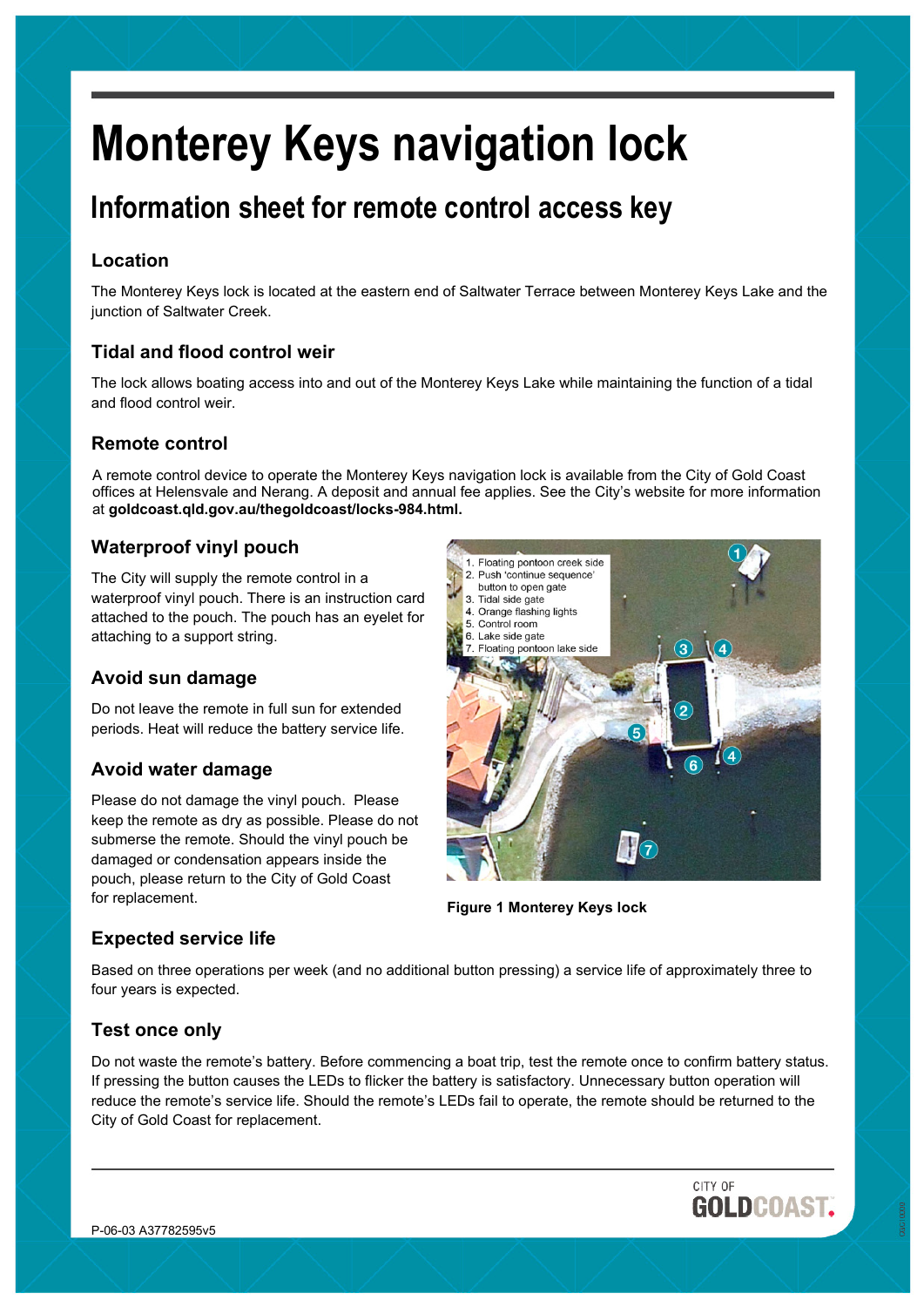# **Additional service fee**

Should the service life of a remote be unreasonably short (with excessive button testing without navigation lock operation) or the protective pouch is damaged (other than by normal operation), the City of Gold Coast will reserve the right to charge an additional service fee for replacement.

# **Operational range**

Under normal conditions, the remote range is approximately 30 metres.

# **Shut down notification**

Customers who have provided contact details will be notified by e-mail and SMS of any scheduled or emergency lock shut down.

# **Contact details**

Please advise your email and / or SMS contact details on the application form. Please keep your contact details up to date. To update your contact details or obtain further information, please phone the City of Gold Coast on **1300 465 326**.

#### **Flood shut down**

During flooding, the lock will automatically shut down. The lock will automatically reset when water levels recede.

# **Out of service**

When the red lights are on, the lock system is out of service. Vessels are not to proceed through the lock when the red lights are on.

#### **24 hour operation**

The Monterey Keys lock is operational 24 hours per day (other than periods when out of service).

# **Lock transit time**

It takes approximately 15 minutes for a vessel to navigate through the Monterey Keys Navigation Lock.

#### **Do not enter lock as vessel is exiting**

**Caution:** The Monterey Keys lock operates on a set sequence procedure. If a vessel enters the lock as a vessel is exiting, the gate will close and the vessel will be stranded inside the dock. Please wait for an exiting vessel to exit and for the gate to fully close prior to pressing the button to enter the lock.

# **No towing**

Only one vessel is permitted in the lock at a time. Towing of another vessel or marine structure is not permitted.

# **Maximum size of vessel for the Monterey Keys lock**

The Monterey Keys lock can accommodate vessels up to the following maximum dimensions:

| Width (beam) | 6.65 metres |
|--------------|-------------|
| Length       | 12.0 metres |
| Draft        | 1.35 metres |

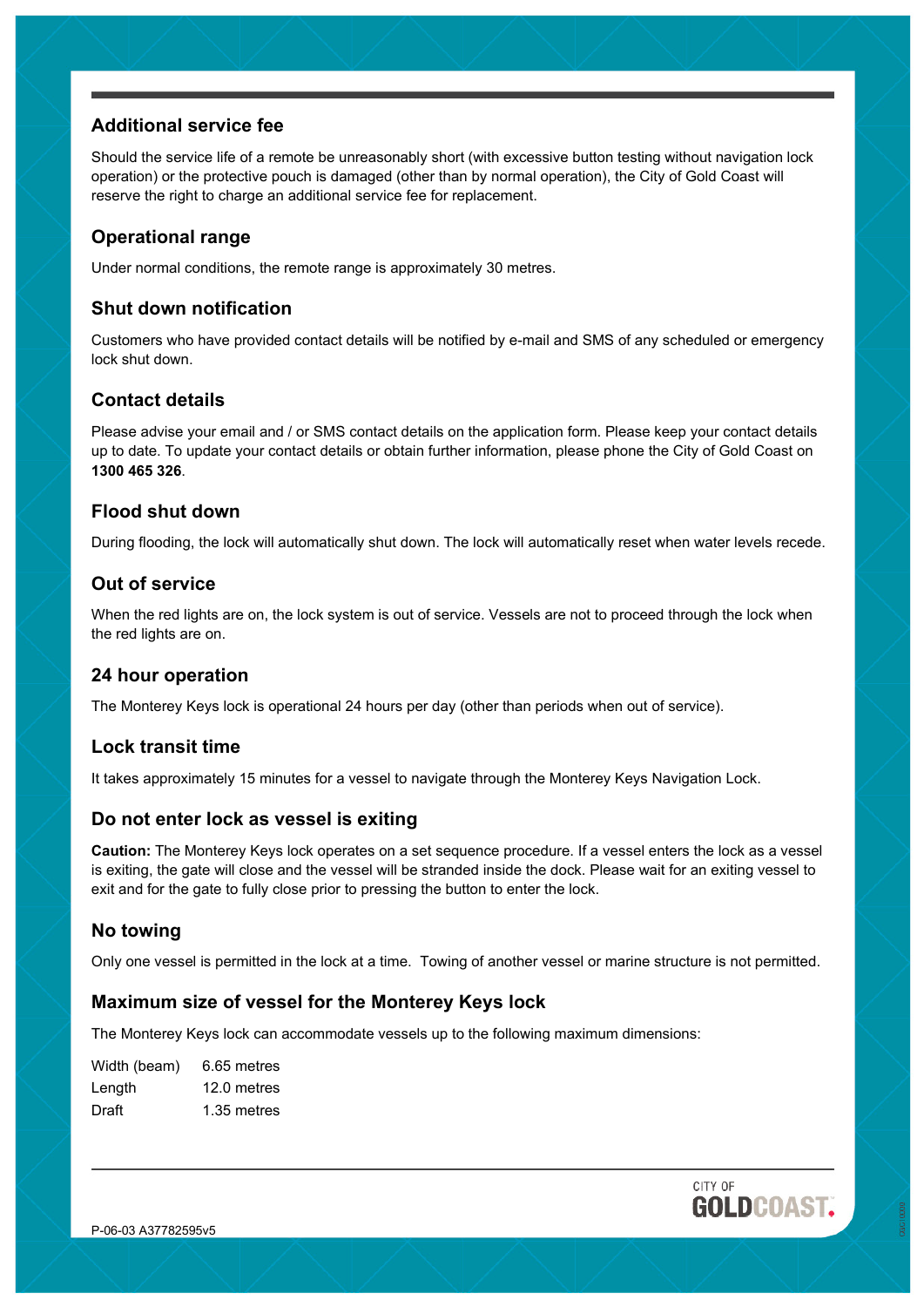# **Remote control button operation**

The remote control has two buttons and a LED light.

- The LED light will flicker when a button is pressed and the remote is transmitting.
- The buttons are marked L and R.
- The L button triggers the lake end gate to open for entry into the lock. Do not press the remote button to exit the lock.
- The R button triggers the creek end gate to open for entry into the lock. Do not press the remote button to exit the lock.

# **Procedure for use of the Monterey Keys lock**

- 1. If the traffic lights are orange, you may approach the floating pontoon on your entry side.
- 2. When approaching and within 30 metres of the entry floating pontoon, push the remote control button once only:
	- L when approaching the lock from the lake end
	- R when approaching the lock from the creek end
- **Warning:** Take care to avoid pressing the wrong button. If the wrong button is pressed (and detected), your vessel will be delayed for approximately ten minutes while the lock sequence resets itself. Do not press the remote button to exit the lock.
- 3. Proceed into the lock when the orange lights cease flashing and the entry gate is fully open. Enter in a timely manner, as the entry gate will automatically close after five minutes.
- 4. Secure your vessel inside of the lock and press the 'continue sequence' button inside the lock.
- 5. The orange lights will re-commence flashing and the entry gate will close. The water level between the lock and the weir will equalise and the exit gate will open.
- 6. Proceed out of the lock only when the orange lights cease flashing and the exit gate is fully open. Exit in a timely manner as the exit gate will automatically close after five minutes.
- 7. Do not push any buttons when leaving the lock. The exit gate will automatically close after approximately 5 minutes.
- **Warning:** No vessel should enter the lock as your vessel is exiting. Please wait for an exiting vessel to exit and for the gate to fully close prior to pressing the button to proceed through the lock.

#### **Do not turn back**

**Caution:** All lock users are to continue through the lock to complete the sequence. Should a user wish to turn back after initiating a sequence, the user must continue through the lock and initiate a new sequence to return through the lock after the gates are fully closed.

#### **Do not wait in lock**

Caution: If a sequence is not completed within 15 minutes, the internal time clock will be inhibited. This will cause the lock to be inoperative and cannot be used by anyone until the system is manually reset by the City of Gold Coast.

# **Contact numbers**

The contact number for the Monterey Keys Lock is **1300 GOLDCOAST** (1300 465 326). The after-hours emergency contact number is **1800 637 000** (emergencies only).

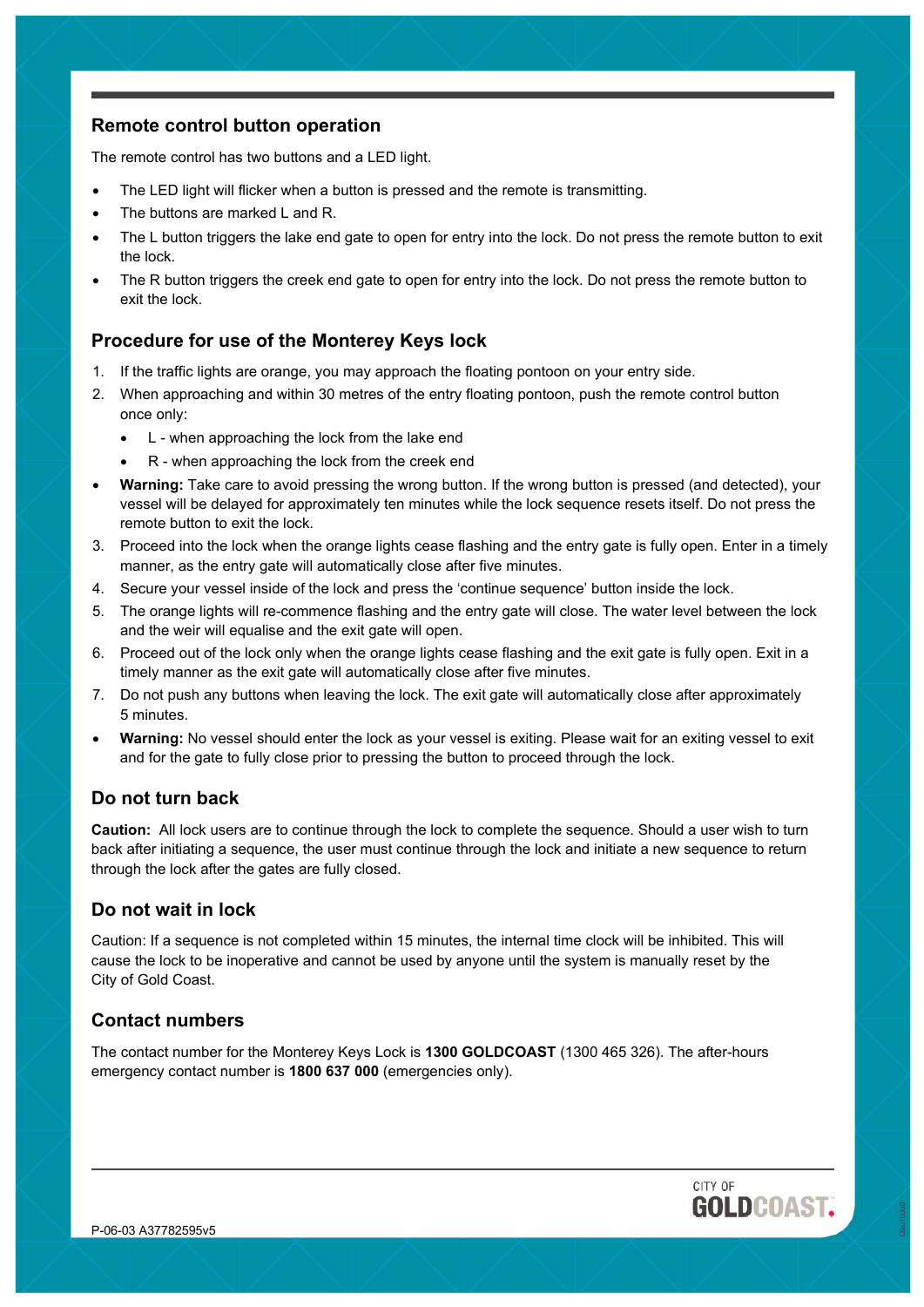# **Boobegan Creek navigation lock**

# **Information sheet for remote control access key**

# **Location**

The Boobegan Creek lock is located on Boobegan Creek, 500 metres south of the bridge at the Broadbeach Nerang Road/Gooding Drive junction at Carrara

# **Tidal and flood control weir**

The lock allows boating access into and out of the Robina Lakes while maintaining the function of a tidal and flood control weir.

# **Remote control**

A remote control to operate the Boobegan Creek Navigation Lock is available from the City of Gold Coast offices at Helensvale and Nerang. A deposit and annual fee applies. See the City's website for more information at **goldcoast.qld.gov.au/thegoldcoast/locks-984.html**

# **Waterproof vinyl pouch**

The City will supply the remote control in a waterproof vinyl pouch. There is an instruction card attached to the pouch. The pouch has an eyelet for attaching to a support string.

# **Avoid sun damage**

Do not leave the remote in full sun for extended periods. Heat will reduce the battery service life.

# **Avoid water damage**

Please do not damage the vinyl pouch. Please keep the remote as dry as possible. Please do not submerse the remote. Should the vinyl pouch be damaged or condensation appears inside the pouch, please return to the City of Gold Coast for replacement.



**Figure 2 Boobegan Creek lock**

# **Expected service life**

Based on three operations per week (and no additional button pressing) a service life of approximately three to four years is expected.

# **Test once only**

Do not waste the remote control's battery. Before commencing a boat trip, test the remote **once** to confirm battery status. If pressing the button causes the LEDs to flicker the battery is satisfactory. Unnecessary button operation will reduce the remote service life. Should the remote's LEDs fail to operate, the remote should be returned to the City of Gold Coast for replacement.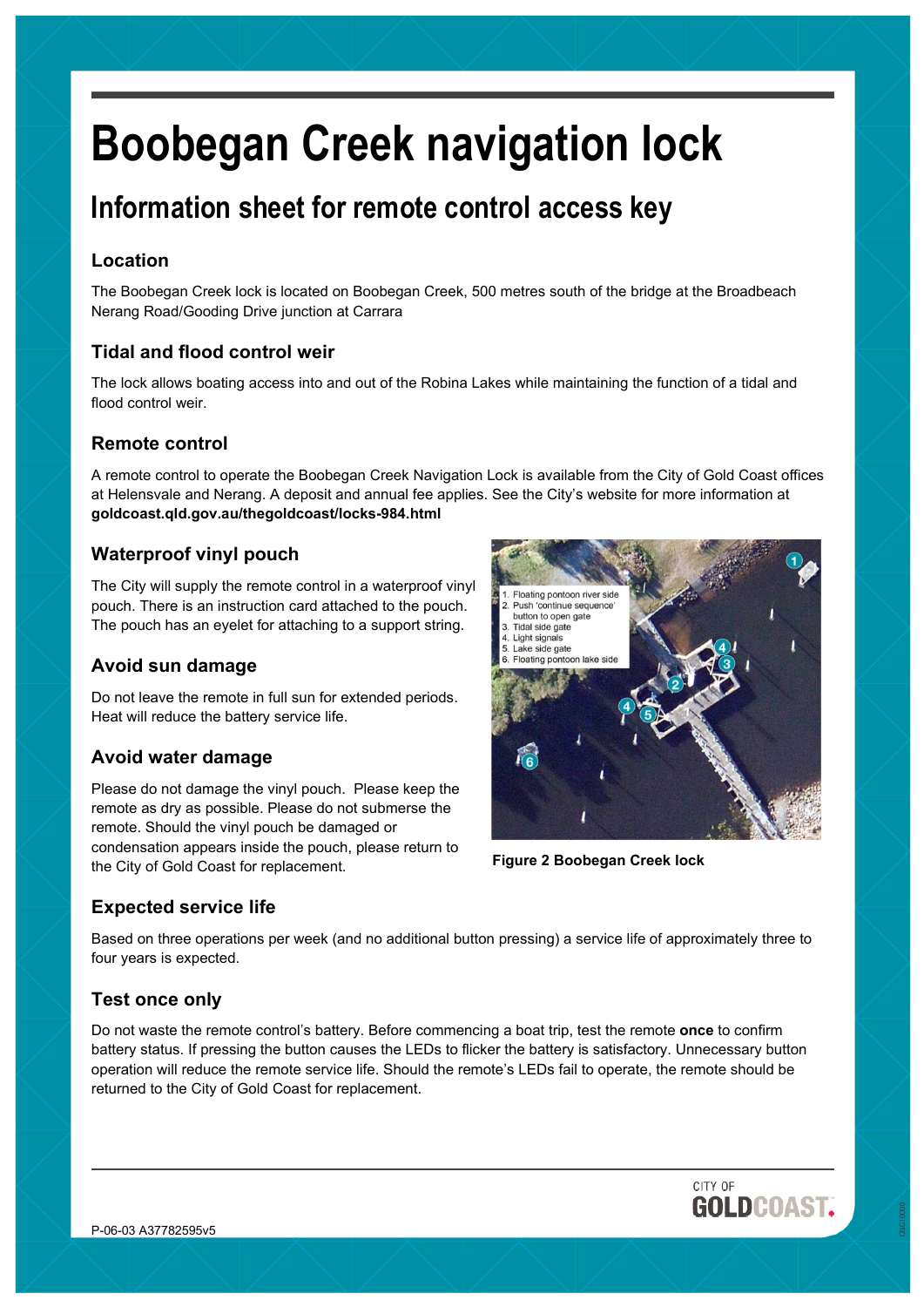# **Additional service fee**

Should the service life of a remote be unreasonably short (with excessive button testing without navigation lock operation) or the protective pouch is damaged (other than by normal operation), the City of Gold Coast will reserve the right to charge an additional service fee for replacement.

# **Operational range**

Under normal conditions, the remote range is approximately 30 metres.

# **Shut down notification**

Customers who have provided contact details will be notified by e-mail and SMS of any scheduled or emergency lock shut down.

# **Contact details**

Please advise your email and/or SMS contact details on the application form. Please keep your contact details up to date. To update your contact details or obtain further information, please phone the City of Gold Coast on **1300 465 326**.

#### **Flood shut down**

During flooding, the lock will automatically shut down. City officers will return the lock to operating condition after the flood has receded and conditions have normalised.

# **Out of service**

When the red lights are on, the lock system is out of service. Vessels are not to proceed through the lock when the red lights are on.

# **24 hour operation**

The Boobegan Creek Navigation lock is operational 24 hours per day (other than periods when out of service).

#### **Lock transit time**

It takes approximately 15 minutes for a vessel to navigate through the Boobegan Creek Navigation Lock.

# **Do not enter lock as vessel is exiting**

**Caution:** The Boobegan Creek lock operates on a set sequence procedure. If a vessel enters the lock as a vessel is exiting, the gate will close and the vessel will be stranded inside the dock. Please wait for an exiting vessel to exit and for the gate to fully close prior to pressing the button to proceed through the lock.

# **No towing**

Only one vessel is permitted in the lock at a time. Towing of another vessel or marine structure is not permitted.

# **Maximum size of vessel for the Boobegan Creek navigation lock**

The Boobegan Creek Navigation lock can accommodate vessels up to the following maximum dimensions:

| Width (beam) | 4.0 metres  |
|--------------|-------------|
| Length       | 15.0 metres |
| Draft        | 2.2 metres  |